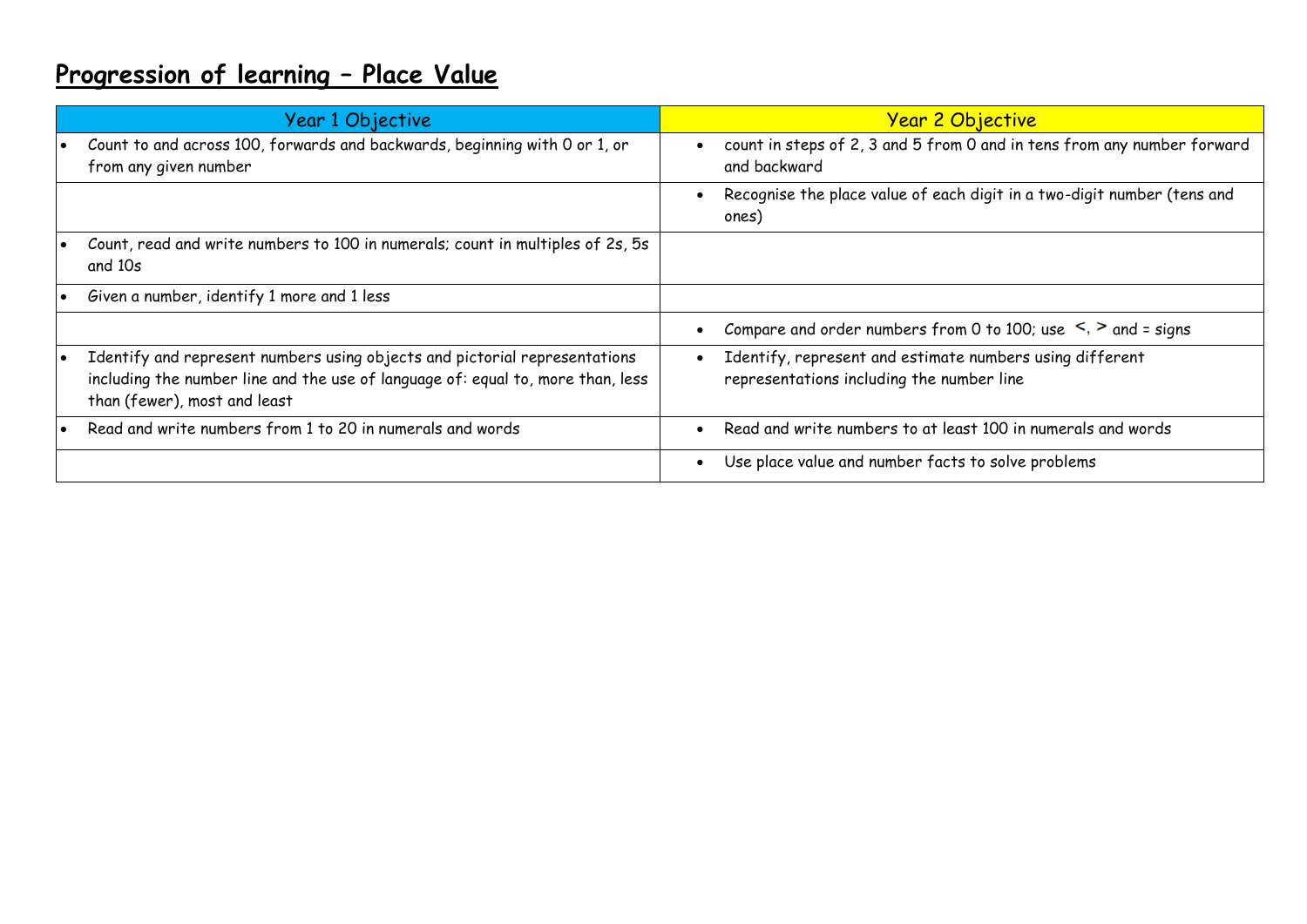## **Progression of learning – Addition and Subtraction**

|  | Year 1 Objective                                                                                                                                                 | <b>Year 2 Objective</b>                                                                                                                                |
|--|------------------------------------------------------------------------------------------------------------------------------------------------------------------|--------------------------------------------------------------------------------------------------------------------------------------------------------|
|  | Read, write and interpret mathematical statements involving addition (+),<br>subtraction (-) and equals (=) signs                                                |                                                                                                                                                        |
|  | Represent and use number bonds and related subtraction facts within 20                                                                                           | Recall and use addition and subtraction facts to 20 fluently, and derive<br>and use related facts up to 100                                            |
|  | Add and subtract one-digit and two-digit numbers to 20, including 0                                                                                              | Add and subtract numbers using concrete objects, pictorial<br>representations and mentally including:                                                  |
|  |                                                                                                                                                                  | A two-digit number and ones                                                                                                                            |
|  |                                                                                                                                                                  | A two-digit number and tens                                                                                                                            |
|  |                                                                                                                                                                  | Two two-digit numbers                                                                                                                                  |
|  |                                                                                                                                                                  | Adding three one-digit numbers                                                                                                                         |
|  |                                                                                                                                                                  | Show that addition of two numbers can be done in any order<br>(commutative) and subtraction of one number from another cannot                          |
|  | Solve one-step problems that involve addition and subtraction, using concrete<br>objects, pictorial representations, and missing number problems ( $7 = 2 - 9$ ) | Solve problems with addition and subtraction:                                                                                                          |
|  |                                                                                                                                                                  | Using concrete objects and pictorial representations, including those<br>involving numbers, quantities and measures                                    |
|  |                                                                                                                                                                  | Applying their increasing knowledge of mental and written methods                                                                                      |
|  |                                                                                                                                                                  | Recognise and use the inverse relationship between addition and<br>subtraction and use this to check calculations and solve missing number<br>problems |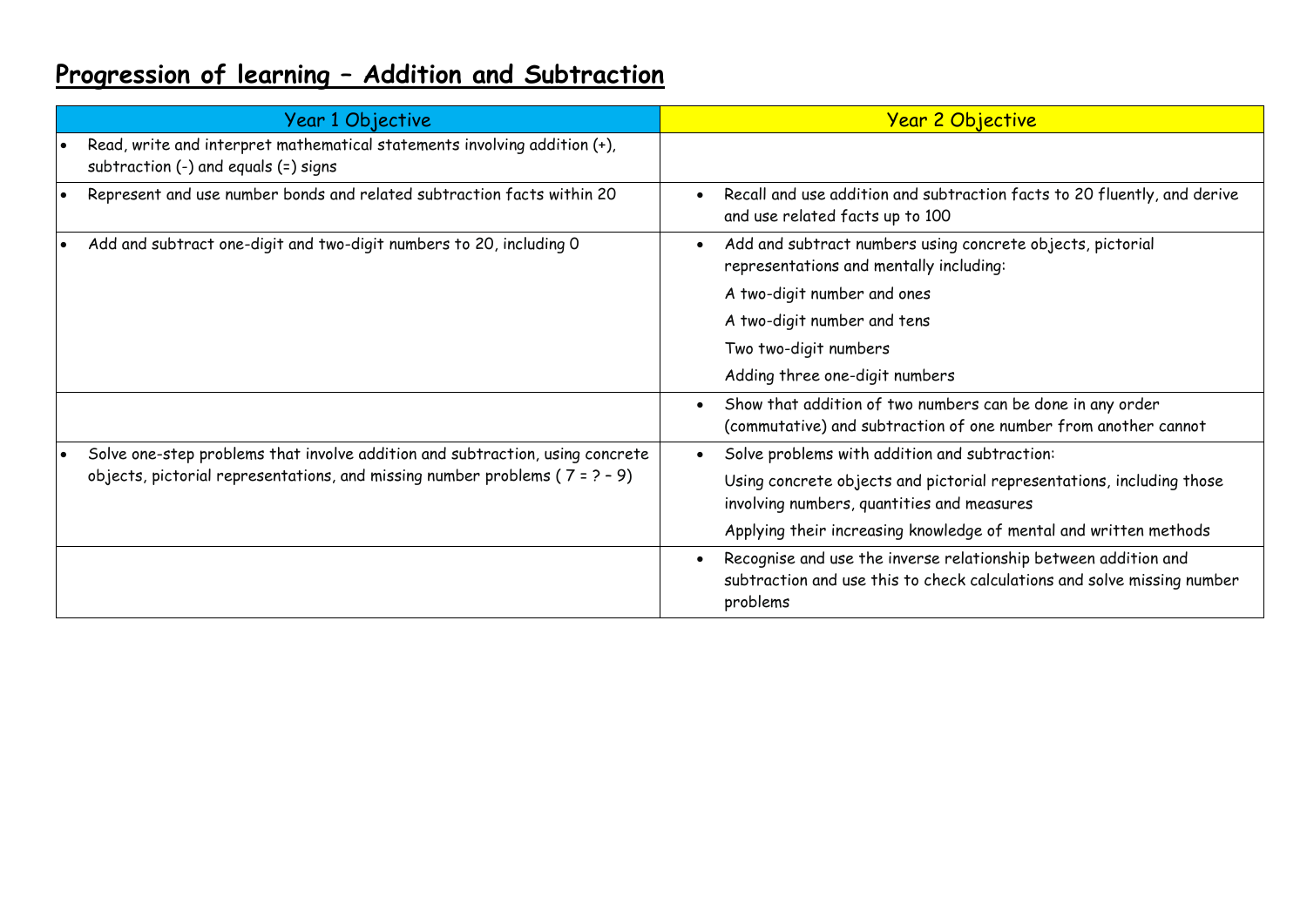### **Progression of learning – Multiplication and Division**

| Year 1 Objective                                                                                                                                                                            | <b>Year 2 Objective</b>                                                                                                                                                                                      |  |
|---------------------------------------------------------------------------------------------------------------------------------------------------------------------------------------------|--------------------------------------------------------------------------------------------------------------------------------------------------------------------------------------------------------------|--|
| Solve one-step problems involving multiplication and division, by calculating<br>the answer using concrete objects, pictorial representations and arrays with<br>the support of the teacher | Solve problems involving multiplication and division, using materials,<br>arrays, repeated addition, mental methods and multiplication and division<br>facts, including problems in contexts.                |  |
|                                                                                                                                                                                             | Recall and use multiplication and division facts for the 2, 5 and 10<br>$\bullet$<br>multiplication tables, including recognising odd and even numbers                                                       |  |
|                                                                                                                                                                                             | Calculate mathematical statements for multiplication and division within<br>$\bullet$<br>the multiplication tables and write them using the multiplication $(x)$<br>division $(\div)$ and equals $(=)$ signs |  |
|                                                                                                                                                                                             | Show that multiplication of two numbers can be done in any order<br>(commutative) and division of one number by another cannnot                                                                              |  |

### **Progression of learning – Fractions**

| Year 1 Objective                                                                            | <b>Year 2 Objective</b>                                                                                                                |
|---------------------------------------------------------------------------------------------|----------------------------------------------------------------------------------------------------------------------------------------|
| Recognise, find and name a half as 1 of 2 equal parts of an object, shape or<br>quantity    | Recognise, find, name and write fractions 1/3, $\frac{1}{4}$ , 2/4 and $\frac{3}{4}$ of a length,<br>shape, set of objects or quantity |
| Recognise, find and name a quarter as 1 of 4 equal parts of an object, shape<br>or quantity | Write simple fractions for example $\frac{1}{2}$ of 6 = 3 and recognise the<br>equivalence of 2/4 and 1/2                              |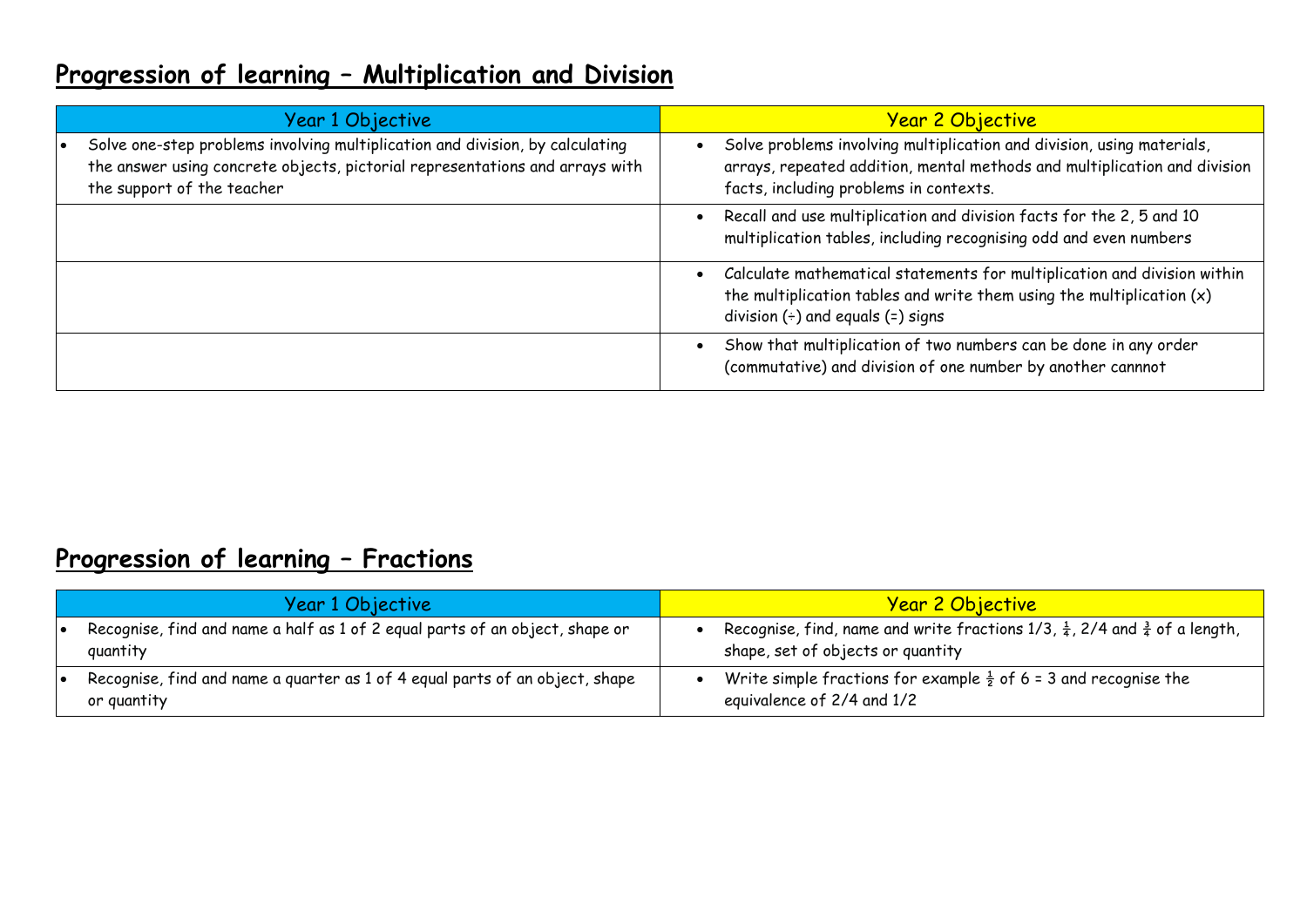# **Progression of learning – Measurement**

| Year 1 Objective                                                                                                                                                                                                                                                                                                             | <b>Year 2 Objective</b>                                                                                                                                                                                                                                            |
|------------------------------------------------------------------------------------------------------------------------------------------------------------------------------------------------------------------------------------------------------------------------------------------------------------------------------|--------------------------------------------------------------------------------------------------------------------------------------------------------------------------------------------------------------------------------------------------------------------|
| Compare, describe and solve practical problems for:<br>Lengths and heights (long/short, longer/shorter, tall/short, double/half)<br>Mass / weight (heavy/light, heavier than, lighter than)<br>Capacity and volume (full/empty, more than, less than, half, half full,<br>quarter)<br>Time (quicker, slower, earlier, later) | Choose and use appropriate standard units to estimate and measure<br>length/height in any direction (m/cm); mass (kg/g); temperature $(°C)$ .<br>capacity (litres/ml) to the nearest appropriate unit, using rulers, scales,<br>thermometers and measuring vessels |
| Measure and begin to record the following:<br>Lengths and heights<br>Mass/weight<br>Capacity and volume<br>Time (hours, minutes, seconds)                                                                                                                                                                                    | Compare and order lengths, mass, volume/capacity and record the<br>results using $\ge$ , $\le$ and =                                                                                                                                                               |
| Recognise and know the value of different denominations of coins and<br>notes                                                                                                                                                                                                                                                | Recognise and use symbols for pounds $(E)$ and pence (p); combine amounts<br>to make a particular value                                                                                                                                                            |
|                                                                                                                                                                                                                                                                                                                              | Find different combinations of coins that equal the same amounts of<br>$\bullet$<br>money                                                                                                                                                                          |
|                                                                                                                                                                                                                                                                                                                              | Solve simple problems in a practical context involving addition and<br>subtraction of money of the same unit, giving change                                                                                                                                        |
| Sequence events in chronological order using language (before, after,<br>$\bullet$<br>next, first, today, yesterday, tomorrow, morning, afternoon, evening)                                                                                                                                                                  | Compare and sequence intervals of time                                                                                                                                                                                                                             |
| Recognise and use language relating to dates, including days of the week,<br>$\bullet$<br>weeks, months and years.                                                                                                                                                                                                           | Know the number of minutes in a hour and the number of hours in a day                                                                                                                                                                                              |
| Tell the time to the hour and half past the hour and draw the hands on a<br>$\bullet$<br>clock face to show these times.                                                                                                                                                                                                     | Tell and write the time to five minutes, including quarter past/to the<br>$\bullet$<br>hour and draw the hands on a clock face to show these times                                                                                                                 |